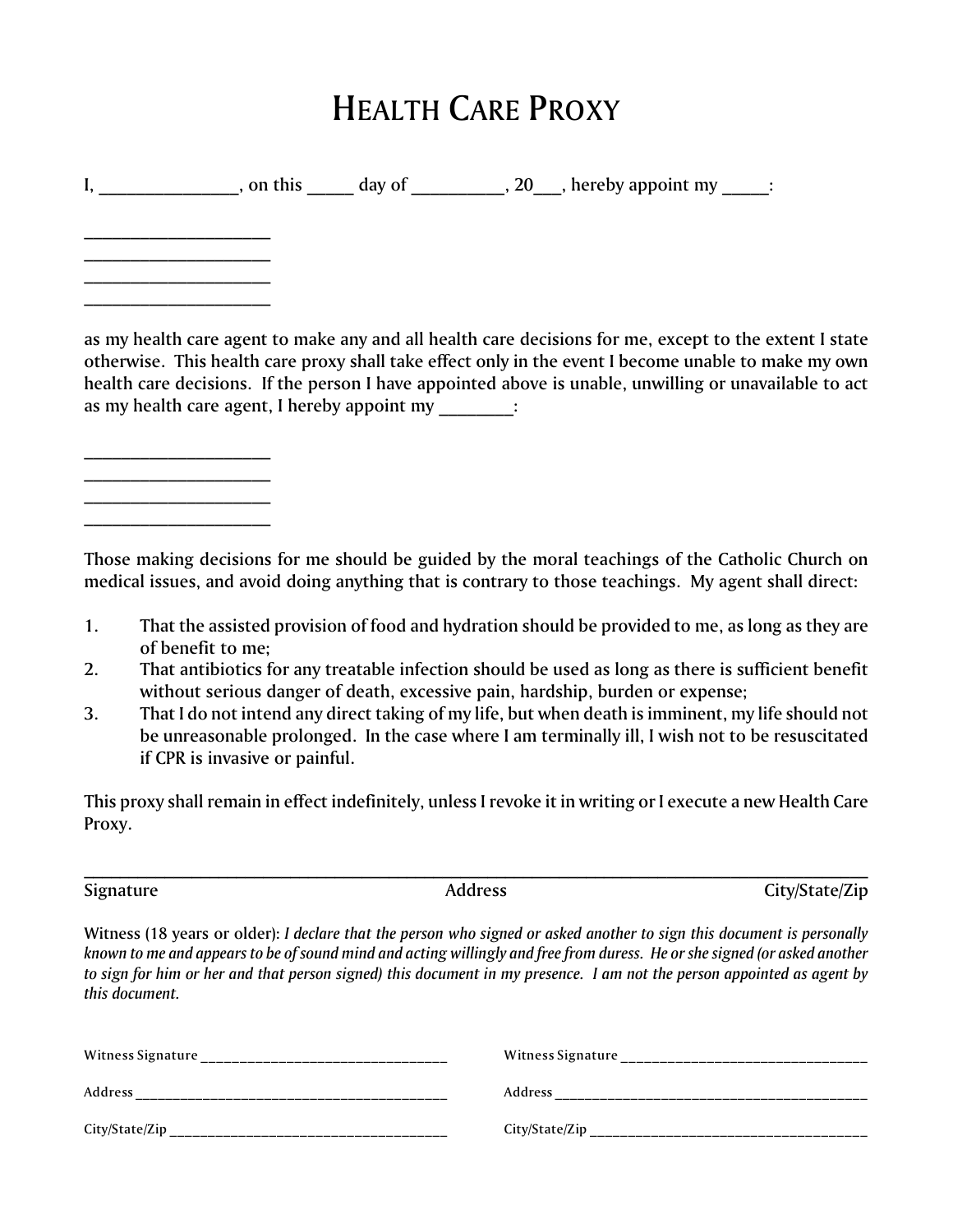

## **VICAR FOR CLERGY ARCHDIOCESE OF NEW YORK**

## **INFORMATION FOR FUNERAL ARRANGEMENTS** FOR A PRIEST OF THE ARCHDIOCESE OF NEW YORK

|                                                     | Present Assignment or Residence                                                                                                                                 |  |
|-----------------------------------------------------|-----------------------------------------------------------------------------------------------------------------------------------------------------------------|--|
|                                                     |                                                                                                                                                                 |  |
|                                                     |                                                                                                                                                                 |  |
| At the time of your death, who should be contacted? |                                                                                                                                                                 |  |
|                                                     |                                                                                                                                                                 |  |
|                                                     |                                                                                                                                                                 |  |
|                                                     | Telephone Number                                                                                                                                                |  |
|                                                     |                                                                                                                                                                 |  |
|                                                     |                                                                                                                                                                 |  |
|                                                     | Telephone Number                                                                                                                                                |  |
|                                                     | Who should be our liaison for your funeral arrangements? _______________________<br>Please provide contact information here if this person is not listed above. |  |
|                                                     |                                                                                                                                                                 |  |
|                                                     |                                                                                                                                                                 |  |